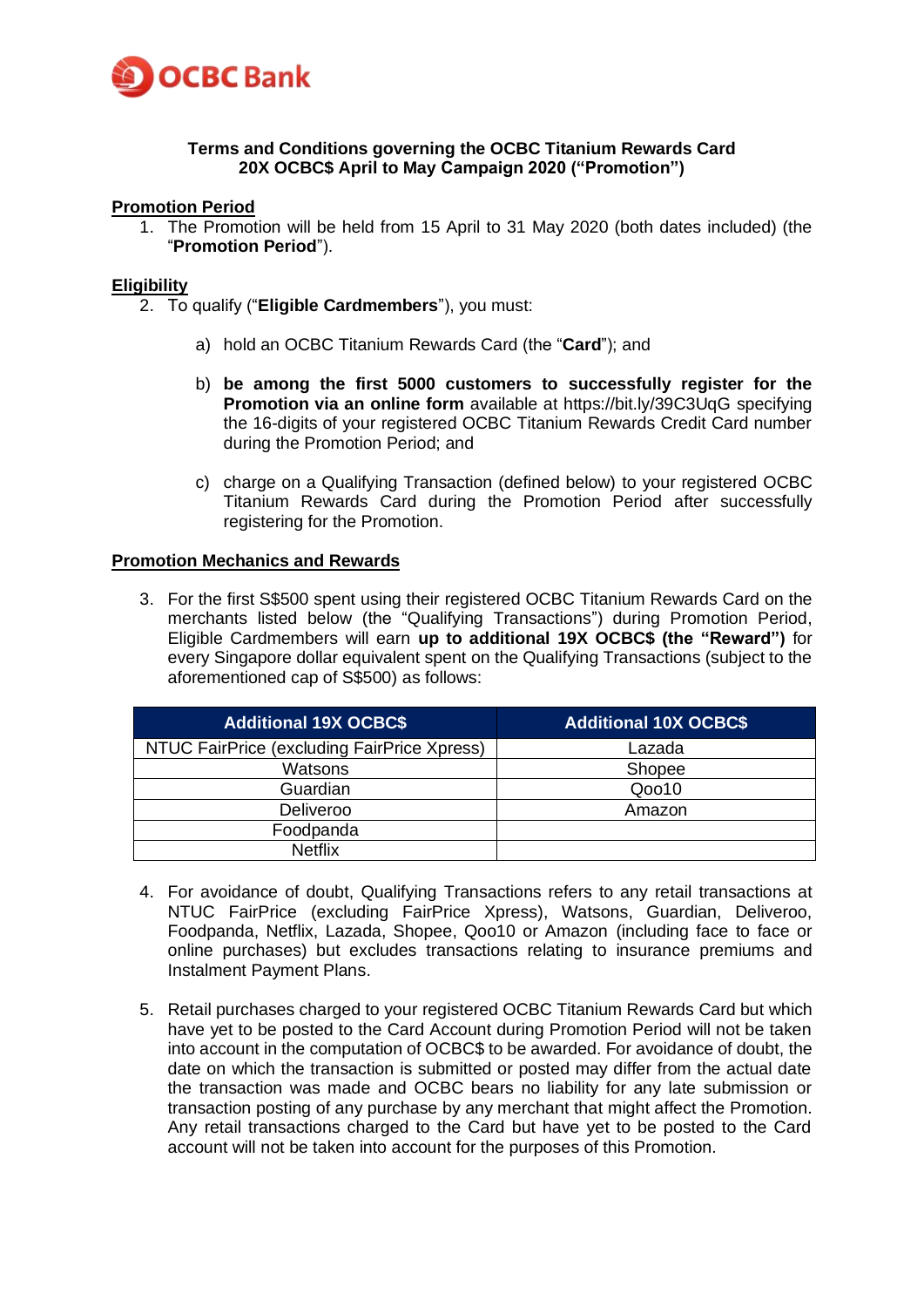

- 6. This Promotion is in conjunction with the 10X Rewards Programme [\(https://www.ocbc.com/assets/pdf/titrew-terms-and-conditions-1-oct-2019.pdf\)](https://www.ocbc.com/assets/pdf/titrew-terms-and-conditions-1-oct-2019.pdf) that OCBC Titanium Rewards Cardmembers earn on a usual basis. 1 OCBC\$ will be posted to the Card Account with every S\$1 successfully charged to the Card Account. The remaining 9 OCBC\$ will be posted to the Card Account by the end of the next calendar month, following the relevant transaction posting date. Please refer to the illustration below for more details.
- 7. To illustrate:

| <b>Scenario</b>                                                                          | <b>1X OCBCS</b><br><b>Earning Rate</b> | <b>10X Rewards</b><br><b>Programme</b><br>(9X OCBC\$ on<br>qualified<br>spend) | <b>Additional</b><br><b>19X OR 10X</b><br><b>OCBC\$</b> | <b>Total 20X</b><br><b>OCBC\$ Awarded</b> |
|------------------------------------------------------------------------------------------|----------------------------------------|--------------------------------------------------------------------------------|---------------------------------------------------------|-------------------------------------------|
| Customer A<br>spent \$500 at<br>Lazada posted<br>on 20 April<br>2020                     | <b>500 OCBC\$</b><br>awarded           | 4,500 OCBC\$<br>awarded<br>by May 2020                                         | 5,000 OCBC\$<br>awarded<br>by 30 June 2020              | 10,000 OCBC\$                             |
| <b>Customer B</b><br>spent \$200 at<br><b>NTUC Fairprice</b><br>posted on 20<br>May 2020 | 200 OCBC\$<br>awarded                  |                                                                                | 3,800 OCBC\$<br>awarded<br>by 30 June 2020              | 4,000 OCBC\$                              |

The figures above are for illustrative purposes and are used as an example only. Actual figures and rewards earned may differ or vary depending on the actual circumstances.

- 8. Subject to these terms being fulfilled, the Reward will be credited to the Eligible Cardmember's OCBC Titanium Rewards Card account by 30 June 2020.
- 9. For avoidance of doubt, the maximum amount of additional OCBC\$ that an Eligible Cardmember can earn **solely** under the Promotion is 9,500 OCBC\$ (i.e.19 OCBC\$ x S\$500).
- 10. The Eligible Cardmember's registered OCBC Titanium Rewards Card account must be active and in good standing at the time of crediting.

# **General**

- 11. The eligibility of each Eligible Cardmember to receive a Reward shall be determined at the absolute discretion of OCBC.
- 12. OCBC reserves the right at its absolute discretion to terminate the Promotion or vary, delete or add to any of these terms and conditions at any time without notice including without limitation, the eligibility of any Eligible Cardmember and the dates of the Promotion.
- 13. In the event that a cardmember who has been credited with the Reward cancels, refunds, or reverses any transaction made during the Promotion Period, OCBC reserves the right to claim from the cardmember the full amount of the OCBC\$ that